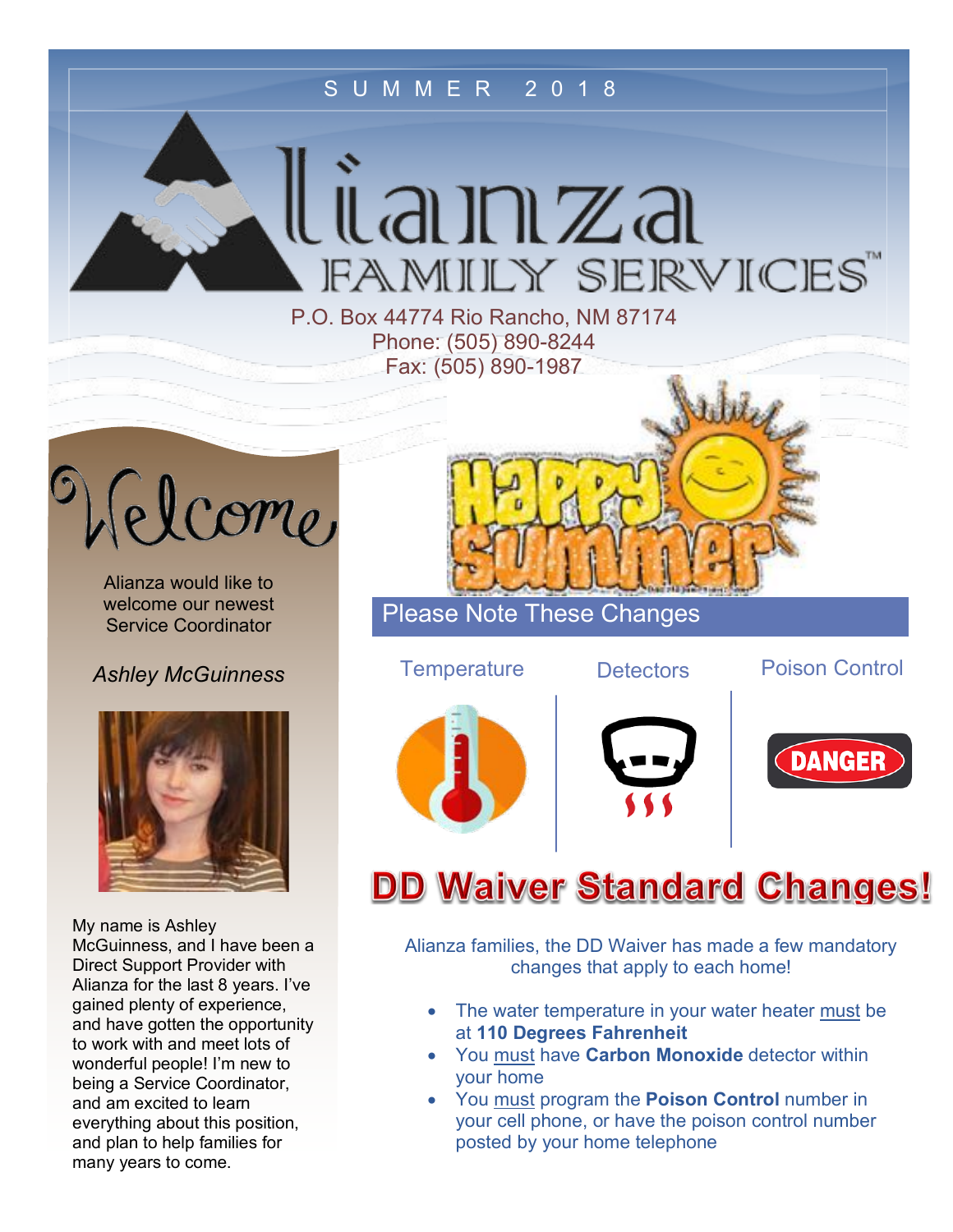

"Enhancing the lives of individuals by building meaningful relationships and giving back to their community through acts of kindness."

> ALIANZA FAMILY SERVICES OFFICE 6620-GLUON CT. NE, SUITE C АLBUQUERQUE, NEW MEXICO Вутоку 505-890-8244

#### "ALIANZA ALL TOGETHER" MEETS EVERY SECOND FRIDAY OF THE MONTH

### FOR THE FOLLOWING DATES:

Friday, July 13, 11am-1pm

WE WILL BE MEETING AT: Vista Del Norte Park 1005 Osuna Rd. NE, ABQ. NM 87113 (Less than a mile from our office)

\*Please let us know how many people are coming-We want to make sure we have lunch for everyone

Come and enjoy lunch, games & some fun in the sun!

DEVELOPING MEANINGFUL RELATIONSHIPS - CONNENTY SERVICE PROJECTS COMMENTY EVVOLVEMENT

- ARTS AND CRAFTS
- LONCH PROVIDED  $\sim$ 
	- $-$  CAMES

**F WAL THE INTERESTED IN JOINING ALL**ANCA ALL TOGETHER, PLEASE CALL OR ENAIT. ANDREA NIETO 505-730-BBB ANDREARD MEANWAR AND VERNIERS COM





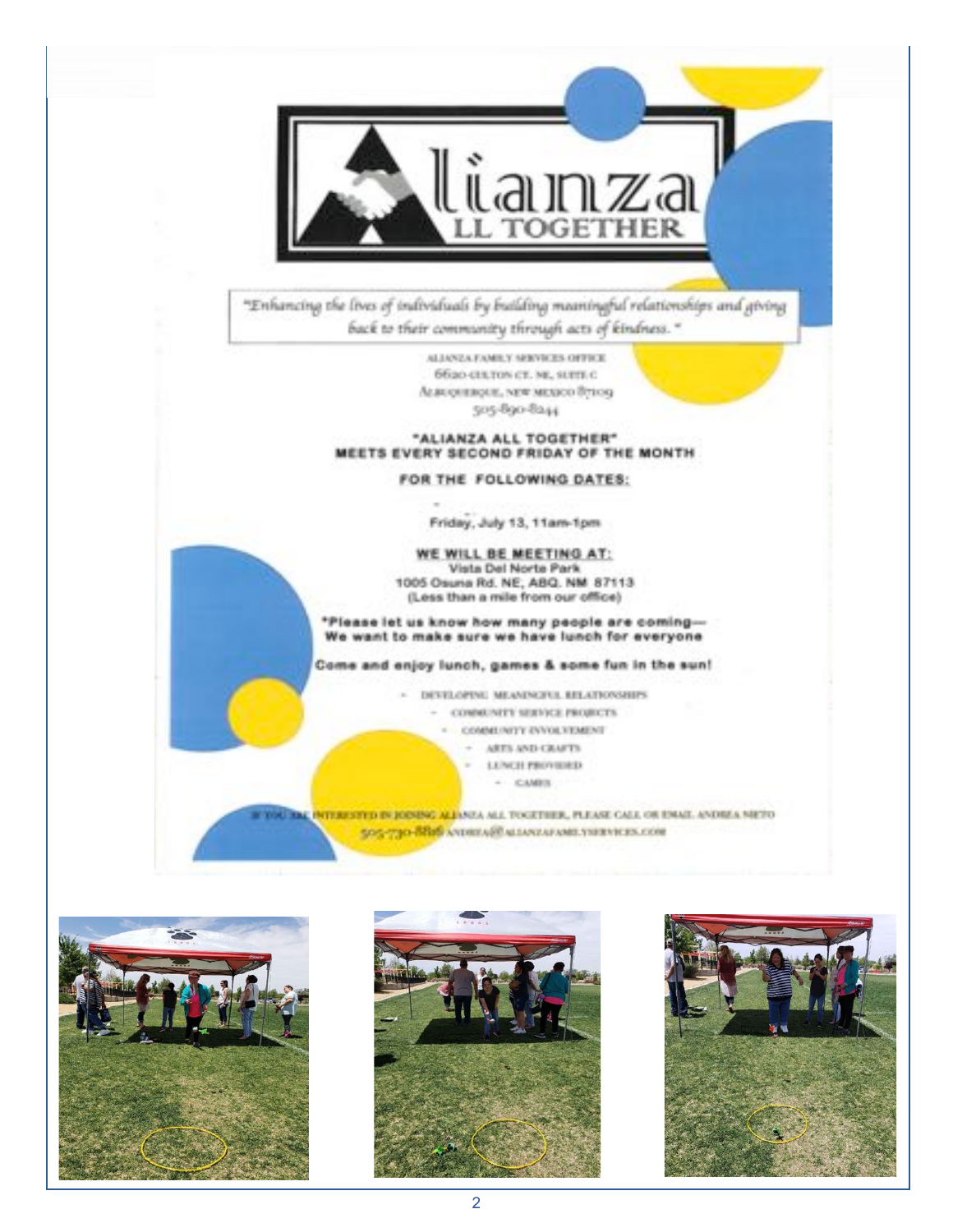# **A Word from Your**



**Nurses**<br>The new Standards require that nurses conduct their annual nursing assessments face-to-face in the home with the individual and the Family Living Provider. They also require that nurses visit clients and Family Living Providers more frequently. These visits are also required to be face-to-face and in the home. The visit schedule is based on a client's acuity according to the eCHAT Summary. For low eCHAT acuity, the visit frequency is annually. For moderate eCHAT acuity, the visit frequency is semi-annually. For high eCHAT acuity, the visit frequency is quarterly. The aspiration risk visits remain at the same frequency. Jackson class members require more frequent visits based on a combination of eCHAT acuity and aspiration risk level. Your nurse will keep you informed of these schedules.

> The new Standards also require that nurses ask you whether your individual has Advance Directives. An Advance Directive is a written statement of a person's wishes regarding medical treatment, often including a living will, made to ensure those wishes are carried out should the person be unable to communicate them to a doctor.

## **DHI-ANE Refresher** and **Indications of Illness and Injury!**



Providers of Alianza, if you have not completed the DHI-ANE refresher and/or the Indications of Illness and Injury trainings, please follow the link below to complete them. Trainings will take around 3 hours for each one, please make time to finish both.

Both trainings can be found on this page: **http://cdd.unm.edu/dhpd/programs/learn portal/courses/index.html**

If you do not have Internet access or need additional assistance, there are tablets available for use at the Alianza office. Contact Stephanie Tomlinson for information at (505) 890-8244 or (505) 898-1257.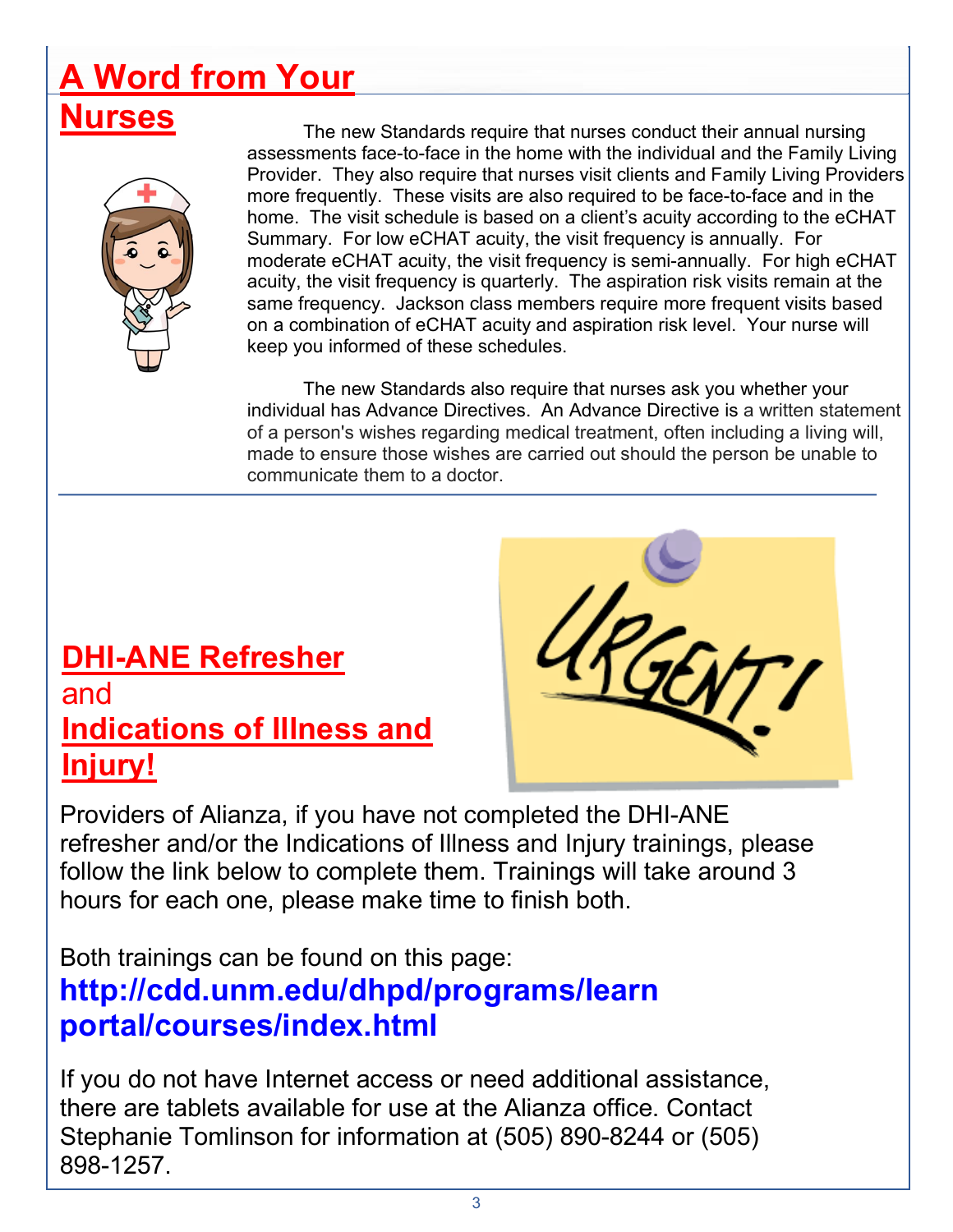Z YOU DID IN NO COND



Michelle (left) walked the line with her Rio Rancho High School classmates. Way to go class of 2018!





Vincent (left) participated in the Special Olympics Summer Games and got to meet someone special!



Suzette (above) had a great time bowling for her Special Olympics team and her parents were there to cheer her on!



Stephen was very excited to meet a Lobo basketball player and his coach during a Special Olympics event!



riding!